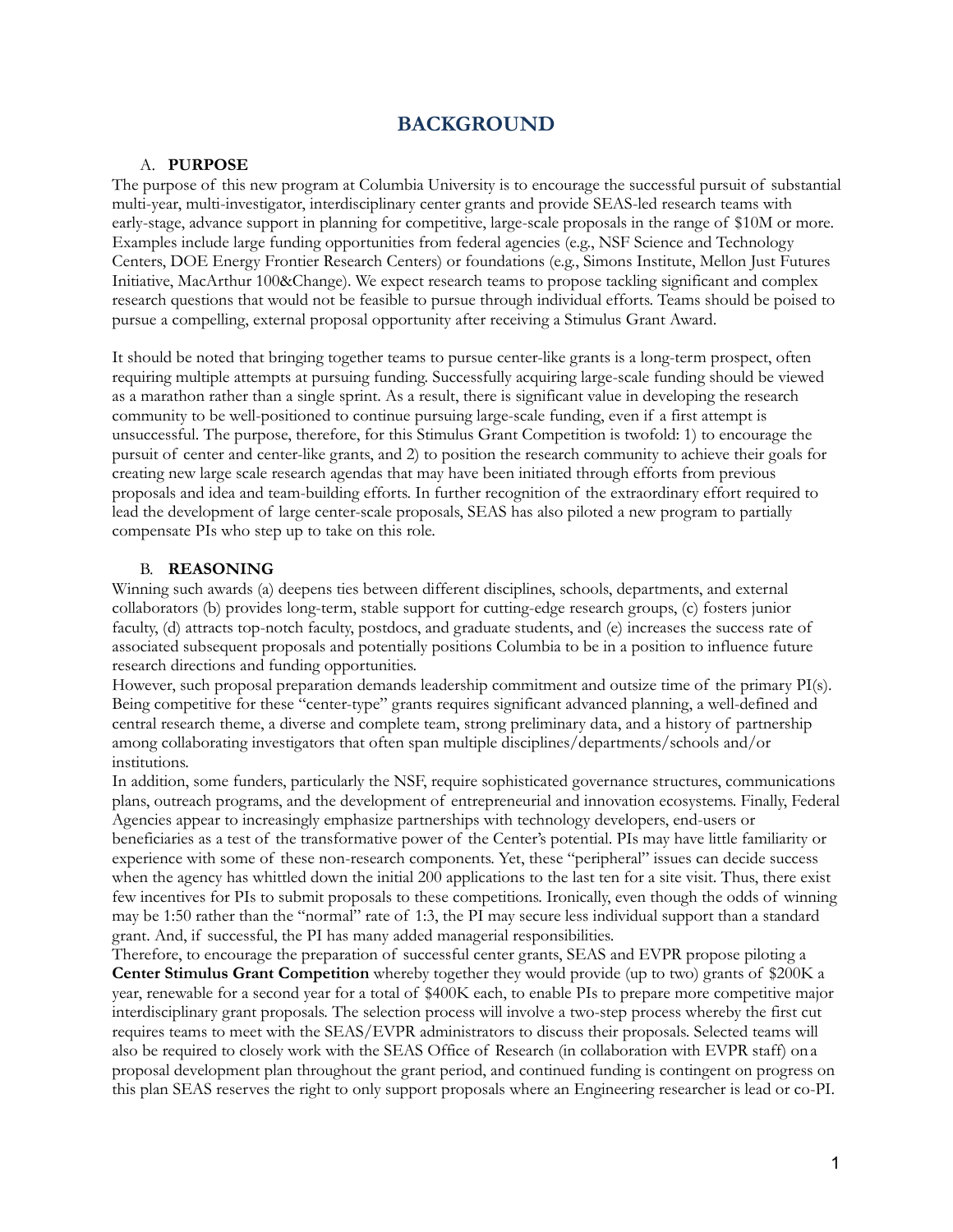# **SEAS-EVPR CENTER STIMULUS GRANT COMPETITION**

## **I. QUALIFYING TARGET FUNDING OPPORTUNITIES**

The Center Stimulus Grant program, jointly supported by SEAS and the EVPR Office, seeks to encourage teams of PIs to pursue large-scale (multi-million dollar) grants that support interdisciplinary, cutting edge, fundamental research. The funding opportunities that such stimulus awards target include:

- Substantial interdisciplinary, multi-PI, multi-year grants such as those listed in <https://research.columbia.edu/centergrants/calendar>. Other funding opportunities may qualify; applicants should check with SEAS Office of Strategic Research Development before preparing an application for the Stimulus Grant.
- The term "Center" need not be in the RFP title to qualify, so long as the RFP meets the criteria of supporting multi-unit PI teams in pursuing external, multi-component, large-scale grants in the range of \$10M or more (for example, NSF's Research Traineeship Program, NRT).
- The Center Stimulus awards do not target RFPs with a narrow disciplinary or disease-specific focus (e.g. NIH'S Alzheimer's Disease Centers). However, a disease area can be the focus of a proposal to a broader RFP (ex. NIH's Physical Sciences Oncology Centers).
- Only to be used for proposals that Columbia University intends to lead.

## **II. PROCESS AND REQUIRED CONTENT IN A CENTER STIMULUS GRANT APPLICATION**

## **Application Process:**

- **Pre-Application Meeting.** The selection process involves a two-step process, beginning with a brief meeting with the SEAS/EVPR research development team to discuss the anticipated proposal. Interested teams should Samar Kaukab ([sk4578@columbia.edu\)](mailto:sk4578@columbia.edu) a synopsis of their research idea, its intellectual merit and novelty, and its capacity to be developed into a center-like research program in the future. Following this, teams will be invited to submit a written application. (See below for application details).
- **Invited Proposals.** Teams will be invited to submit Center Stimulus proposals by April 1, 2022. Funding decisions for 12-month awards will be made before the end of the Spring semester.
- **Research Development Support.** Funded teams will be required to work closely with the SEAS Office of Research (in collaboration with EVPR staff) on a proposal development plan. In order to receive funding, grantees must commit to meet monthly with research staff for the duration of the grant to discuss progress. The SEAS Office of Research and EVPR staff can also offer support and make connections to other resources.
- **Renewals.** Teams will be invited on a case-by-case basis to submit renewal applications for further planning and development of ideas.

## **Application Details:**

Upon invitation, proposing teams should submit the following:

- **1. Agency & Deadlines.** If relevant, what Federal Agencyor Foundation funding opportunity do you intend to pursue? (Please attach the RFA or the last RFA announced that was similar.) When is the proposal (and pre-proposal, if applicable) due or anticipated to be scheduled? (Strong preference for those at least 18-36 months out.)
- **2. Proposed Center**. In 1 to 2 pages, describe the proposed center. Your narrative should include the following:
	- *a. Research Concept*
	- **●** What is the Research Concept? Often agencies and foundations want to understand the transformative *Vision* the center sees and then the specific *Mission* of what the Center would do to help achieve that *Vision*; describe both the center's mission and vision*.*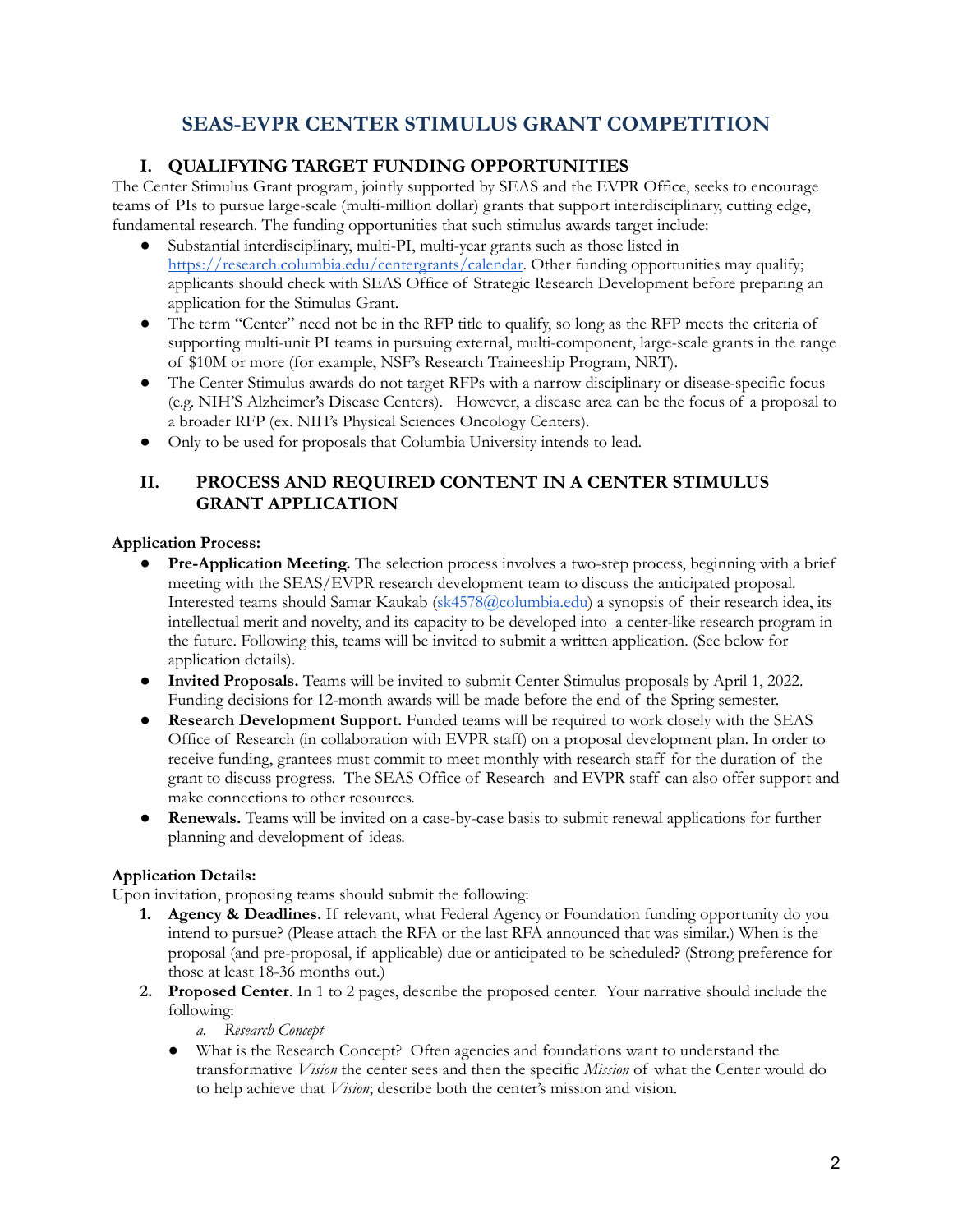- **●** Why is Center-level funding needed to carry out this work? How will the whole be more than the sum of the individual efforts?
	- *b. Team Composition*
- **●** Who will the PIs and Co-PIs be? Describe the disciplinary and cross-school composition of the proposed team. Describe the diversity of existing team talent, as well as current gaps in expertise that is necessary and/or aspirational to include. If relationships must be pursued, what is your plan to include new members?
- What other internal and external team members are you considering? Do you have connections to these potential team members, or will you need introductions?
- **●** External team members– What is the institutional and geographical composition of the team? (Will this effort be multi-institute? Does your team span national laboratories, industry partners, or nonprofit organizations? What areas of the country are represented?) *c. Why Columbia, why now?*
- **●** What distinct strengths/assets at Columbia would this draw on?
- **●** How would the existence of this Center contribute to Columbia's research enterprise? *d. "Broader Impacts"*
- **●** What non-research components of the proposal are critical to winning the award? How do you intend to pursue them, or is this an aspect that you are looking for support on?
- Describe existing relationships, partnerships, programs that team members bring to the table or that already exist at Columbia or partner institutions. If partnerships with end-users are an important component, describe your strategy to secure these commitments or elaborate on your needs.
- Brief description of how the team's activities or approaches further SEAS' commitment to diversity, equity, and inclusion (e.g., through the proposed science/scholarship, populations or settings examined or impacted, and/or efforts to create a diverse, inclusive research team, among other possibilities)
- **3. Purpose of Stimulus Grant:** In 1 to 2 pages, describe specifically how you would use the stimulus grant to increase your chances of success. Describe expected outcomes or plans for a successful proposal.
- **4.** Include a **Budget Narrative** (1 page) that outlines how you intend to spend the Stimulus Grant.
- **5.** Include the 2-Page **CVs** of the proposed PIs and Co-PIs,both at Columbia and at other institutions. (Note, that most center-scale grants prefer leadership teams that stretch across multiple institutions.)
- **6. Partnerships.** List the specific academic and non-academic partners (national laboratories, industry partners, NGOs, outreach organizations) and/or a description of the kinds of partners the Center needs and how these relationships will be pursued.
- **7. Research Development Support.** Funded teams will be required to commit to meet with the SEAS Office of Research (in collaboration with EVPR staff) on a monthly basis for the duration of the 12-month award period to develop a tailored proposal development plan.

# **III. EXAMPLES OF CENTER STIMULUS ACTIVITIES & BUDGET**

## *Brainstorming*

Series of workshops to pull together PIs from multiple disciplines/universities to further explore an important topic

*Interdisciplinary Pilot Data or Programs*

- Hire a postdoc across the relevant disciplines (note that a postdoc should already be identified.)
- Establish a reading group or some sort of seminar series
- Pilot an interdisciplinary class or workshop for graduate or undergraduate students

*Develop External Partnerships or Outreach Programs*

● Build liaisons with HBCUs, MSIs, Community Colleges, including piloting (or supplementing an existing) REU, RET, or Winternship program.